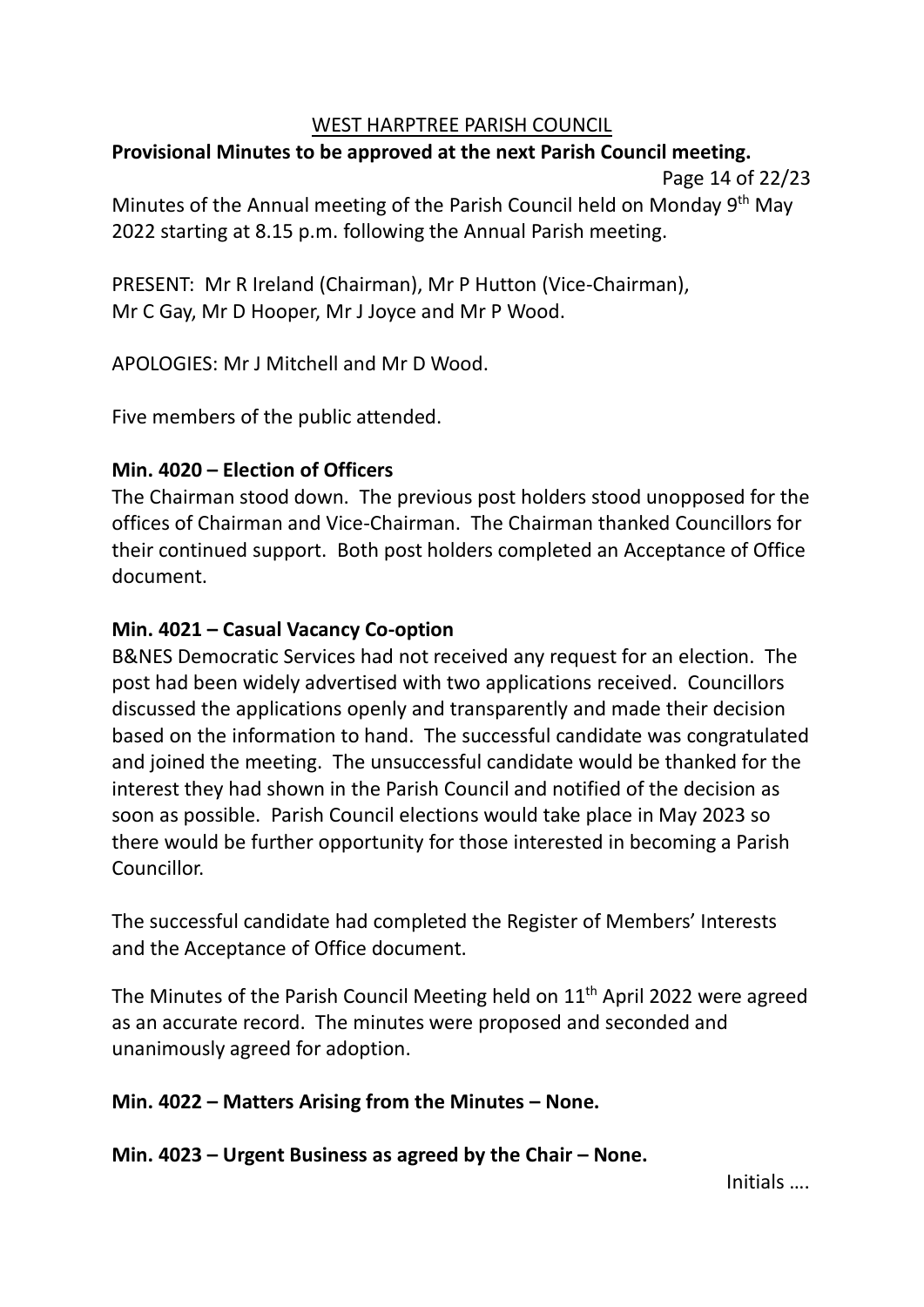# **Min. 4024 – Correspondence**

Please see Appendix 1.

### **Min. 4025 – Clerk Vacancy**

The Clerk position vacancy had been widely advertised. The closing date for applications was 31<sup>st</sup> May 2022.

# **Min. 4026 – Memorial Hall**

The Hall Committee were organising Jubilee celebrations in conjunction with the Crown. As a permanent memorial, they were also looking to plant a native tree, possibly a Hornbeam, in the Recreation Ground.

It was noted that the number of Hall bookings had increased, but unfortunately due to increased electricity costs booking fees would increase from £8 to £10 per hour from  $1<sup>st</sup>$  June, (which was still less than a number of local Halls were charging).

### **Min. 4027 - Highways**

Minibus Parking – Several complaints had been received regarding the parking of two minibuses, partly on the pavement by the Church wall. East Harptree Minibuses would be asked if the minibuses could be parked more considerately, either off the highway as has happened in the past or returned to their base when not in use.

20mph Speed Limit – The matter was ongoing. It was noted that under public participation five parishioners had given their views regarding Phase II of the scheme. Nothing had been agreed at this stage, a public meeting would be organised later in the year.

# Chew Valley Lake Recreational Trail

The CVLRT team would be thanked for their invitation to the official opening of the CVLRT, but unfortunately West Harptree Parish Council would be unable to attend.

Litter Pick – Another successful litter pick had taken place. Volunteers had been thanked for sparing the time to carry out this worthwhile task.

Initials ….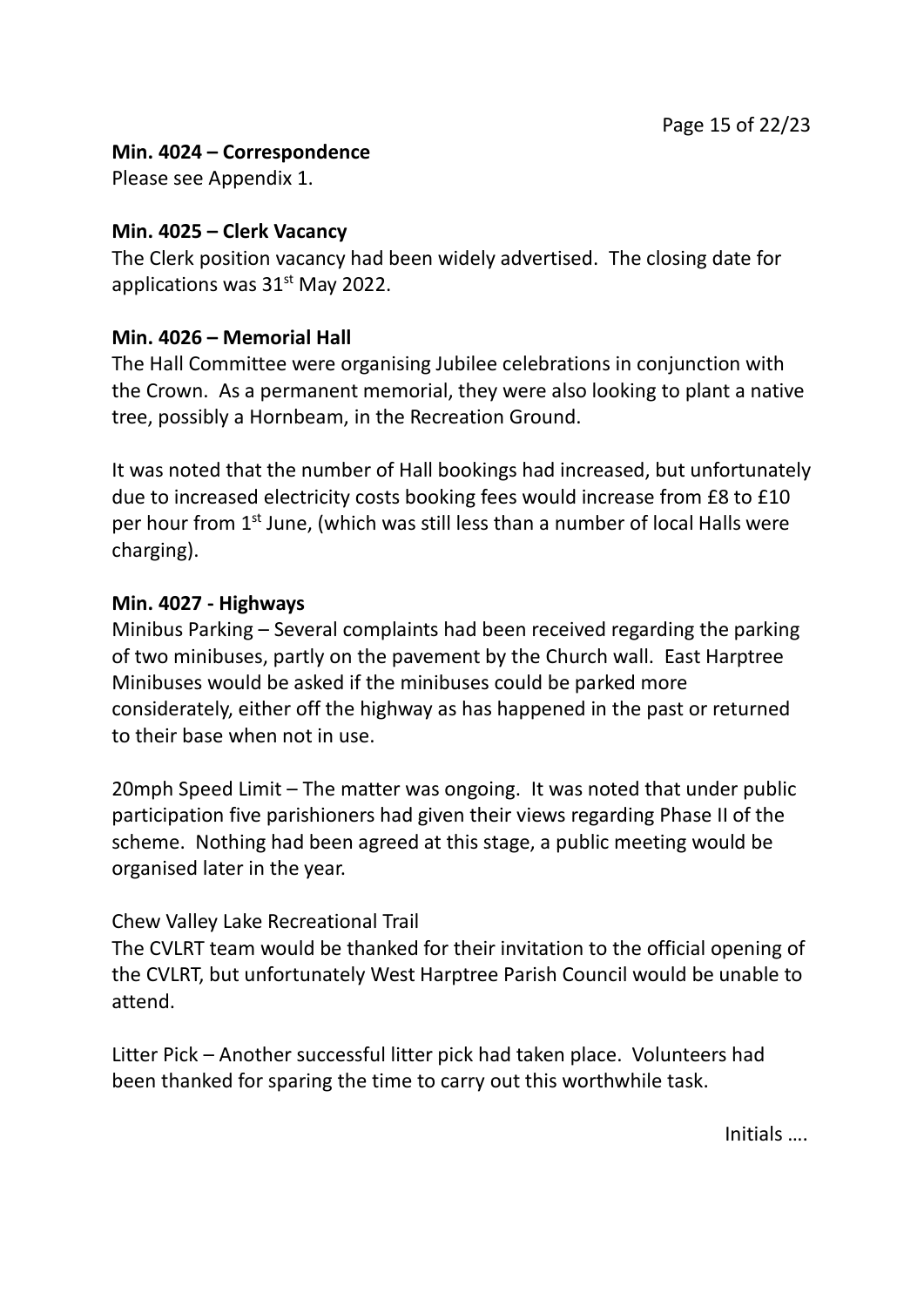# **Min. 4028 - Recreation Ground**

The Dog prohibition signs were in place. Following intelligence gathered, B&NES Enforcement team had issued a letter to a dog owner. It was hoped that dog fouling would improve.

The National Lottery grant application had been submitted. There was no further update at the meeting.

### **Min. 4029 – Bus Shelter**

The Bus Shelter roof would be refurbishment shortly.

# **Min. 4030 – Local Plan Partial Update Consultation**

There was no update at the meeting.

# **Min. 4031 – Platinum Jubilee of Queen Elizabeth II**

Please see under Memorial Hall.

# **Min. 4032 - Community Infrastructure Levy**

Projects underway included, supporting the 20mph speed project, replacing the Bus Shelter roof and offering a Jubilee cup for each child in the village.

# **Min. 4033 - Standing Orders 2022/23**

It was proposed and seconded with all other Councillors in favour of adopting the Standing Orders for 2022/23. The Standing Orders would be reviewed during the next 12 months.

# **Min. 4034 - Financial Regulations 2022/23**

It was proposed and seconded with all other Councillors in favour of adopting the Financial Regulations for 2022/23. The Financial Regulations would be reviewed during the next 12 months.

# **Min. 4035 – Ward Councillor's Report**

Please see Appendix 2.

# **Min. 4036 – Planning Matters**

New application Application No. 22/01577/TCA, White Rose Farm, Ridge Lane – 2x Conifer – Fell.

It was unanimously agreed to support this application. Initials ....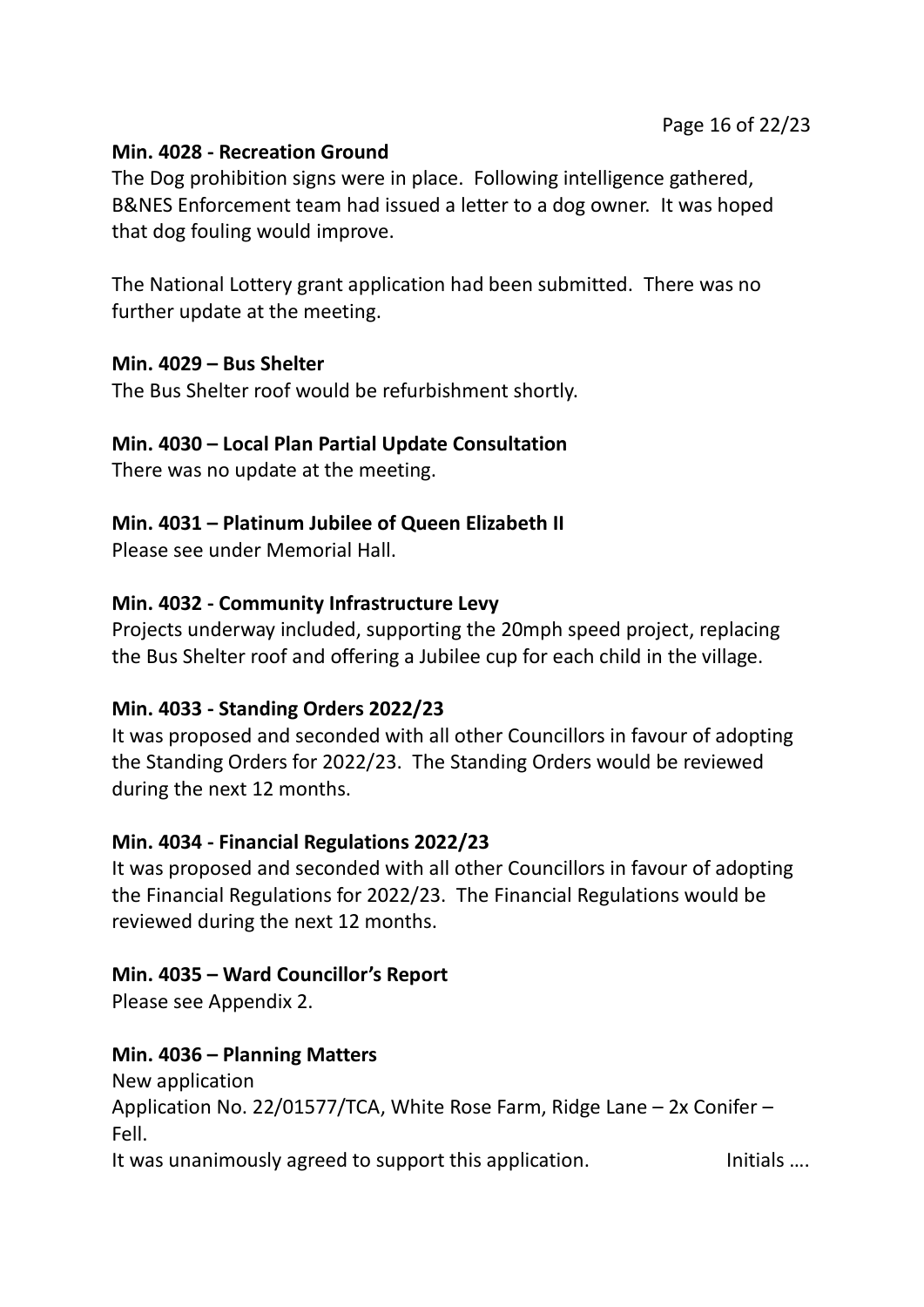### Application pending consideration

Application No. 22/01237/FUL – Bungalow Farm Workshop, East Harptree Road – Variation of condition 2 (plans list) of application 19/000958/FUL (Infill space between two industrial buildings to form new building and retrospective permission for further industrial building).

#### **Min. 4037 – Finance**

To agree payment of the following invoice(s):- Tindle Newspapers, Clerk vacancy advertisement £288.00

### **Min. 4038 – Meetings attended – None.**

# **Min. 4039 – Items for the Information of the Clerk**

Church Clock Lighting – In response to an e-mail received regarding increased electricity costs, it was agreed that PC would, from December 2022 pay £75 per annum for the Church clock lighting.

### **Min. 4040 - Future Meetings**

Date of the next meeting: Monday  $13<sup>th</sup>$  June at 7.30 p.m.

The Chairman declared the meeting closed at 9.10 p.m.

Chairman ………………………… Date Signed ……………………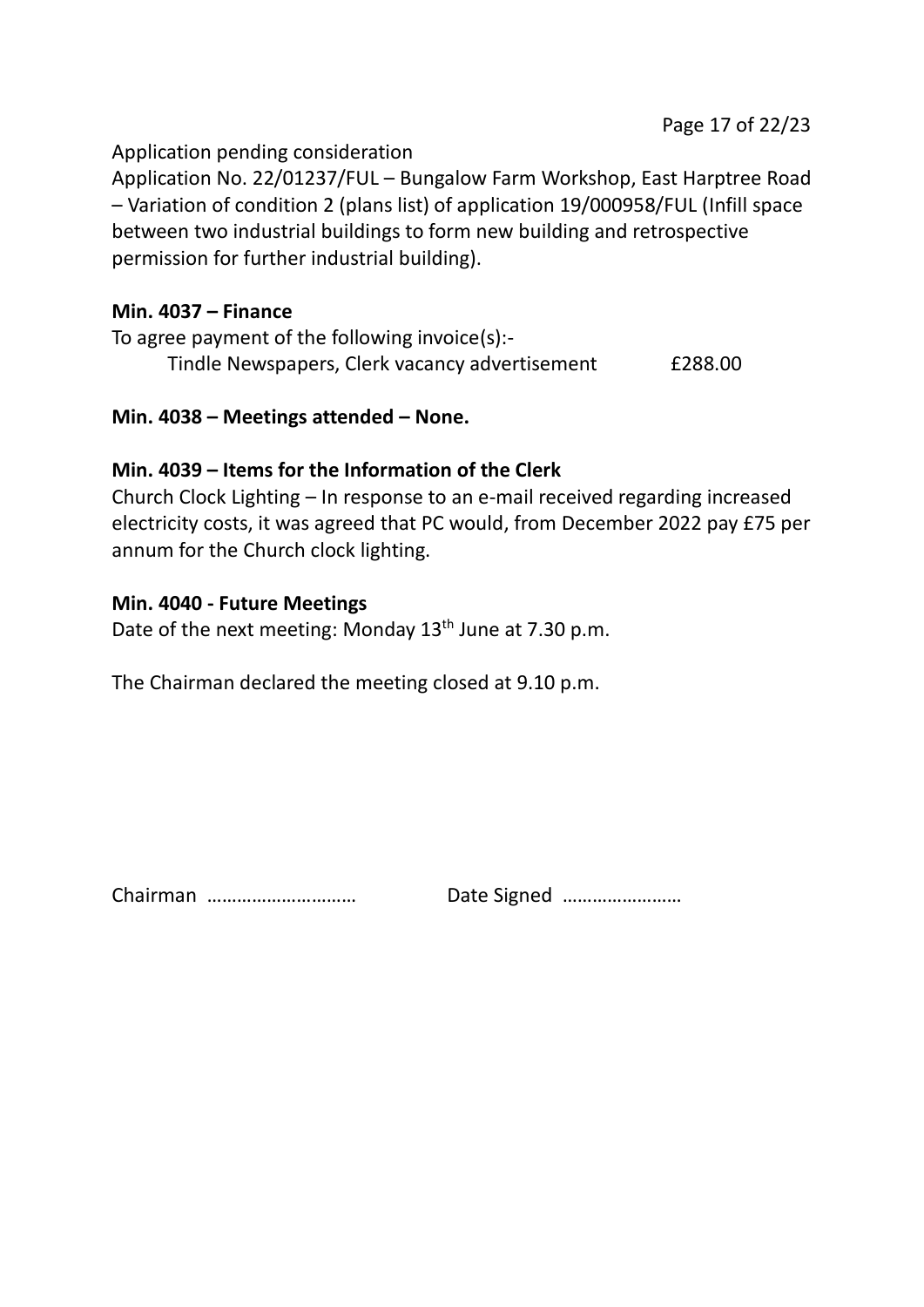#### **Appendix 1 Min. 4024 – Correspondence**

#### April 2022

- 1. B&NS Library at Home.
- 2. B&NES, Planning Notifications 21/04801/LBA, Coley and 22/00390/FUL, Compton Martin.
- 3. B&NES Weekly Planning List No. 15.
- 4. B&NES Street Works 12/04/22 18/04/22.
- 5. Rural Services Network The Rural Bulletin, 12<sup>th</sup> April.
- 6. B&NES, Planning Notifications 22/00390/FUL and 22/00975/FUL, Compton Martin.
- 7. Rospa, Play Safety Notification of play area inspection.
- 8. B&NES Councillor resignation.
- 9. B&NES e-newsletter.
- 10. Chew Valley Gazette Job Advertisement.
- 11. GC Contracts OS update.
- 12. NALC Events.
- 13. NALC Job listings.
- 14. B&NES Weekly Planning List No. 16.
- 15. B&NES Street Works 18/04/22 25/04/22.
- 16. Rural Services Network The Rural Bulletin, 18<sup>th</sup> April.
- 17. B&NES, Planning Notifications 21/04879/FUL, Compton Martin and 22/00622/FUL, East Harptree.

#### May 2022

- 1. B&NES, Planning Notifications 22/01709/FUL, Compton Martin.
- 2. NALC Chief Executive's Bulletin, 22<sup>nd</sup> April.
- 3. B&NES Weekly Planning List No. 18.
- 4. B&NES Street Works 03/05/22 09/05/22.
- 5. Rural Services Network The Rural Bulletin, 3rd May. 5. Rural Services Netw<br>6. NALC – Newsletter.
- 
- 7. ALCA Receipt.
- 18. B&NES, Development Management New application 22/01577/TCA, White Rose Farm, Ridge Lane.
- 19. B&NES, Planning Notifications 22/01571/FUL, Chew Magna and 22/01237/VAR, Bungalow Farm Workshop, East Harptree Road.
- 20. NALC Make a change.
- 21. B&NES Low Carbon Affordable Warmth,  $11<sup>th</sup>$  May at 6.30.
- 22. B&NES, Public Rights of Way Re: CL7/20.
- 23. Dial a Ride Thank you.
- 24. B&NES Weekly Planning List No. 17.
- 25. B&NES Street Works 26/04/22 02/05/22.
- 26. Rural Services Network The Rural Bulletin, 26<sup>th</sup> April.
- 27. B&NES, Planning Notifications 22/01400/FUL, Coley.
- 28. B&NES Chew Valley Lake Recreational Trail opening event.
- 29. B&NES, Planning Notifications 22/00304/FUL, East Harptree, 22/01214/FUL and 22/01324/TCA, Compton Martin.
- 30. Peter Bowden Ideas for the Village.
- 31. B&NES e-newsletter.
- 8. B&NES, Planning Notifications 22/00304/FUL, East Harptree.
- 9. B&NES, Planning Notifications 22/01750/FUL, East Harptree and 22/01535.FUL, Compton Martin.
- 10. B&NES Take Action Today.
- 11. ALCA Consultation on Street Naming.
- 12. B&NES e-newsletter.
- 13. ICO Latest news.